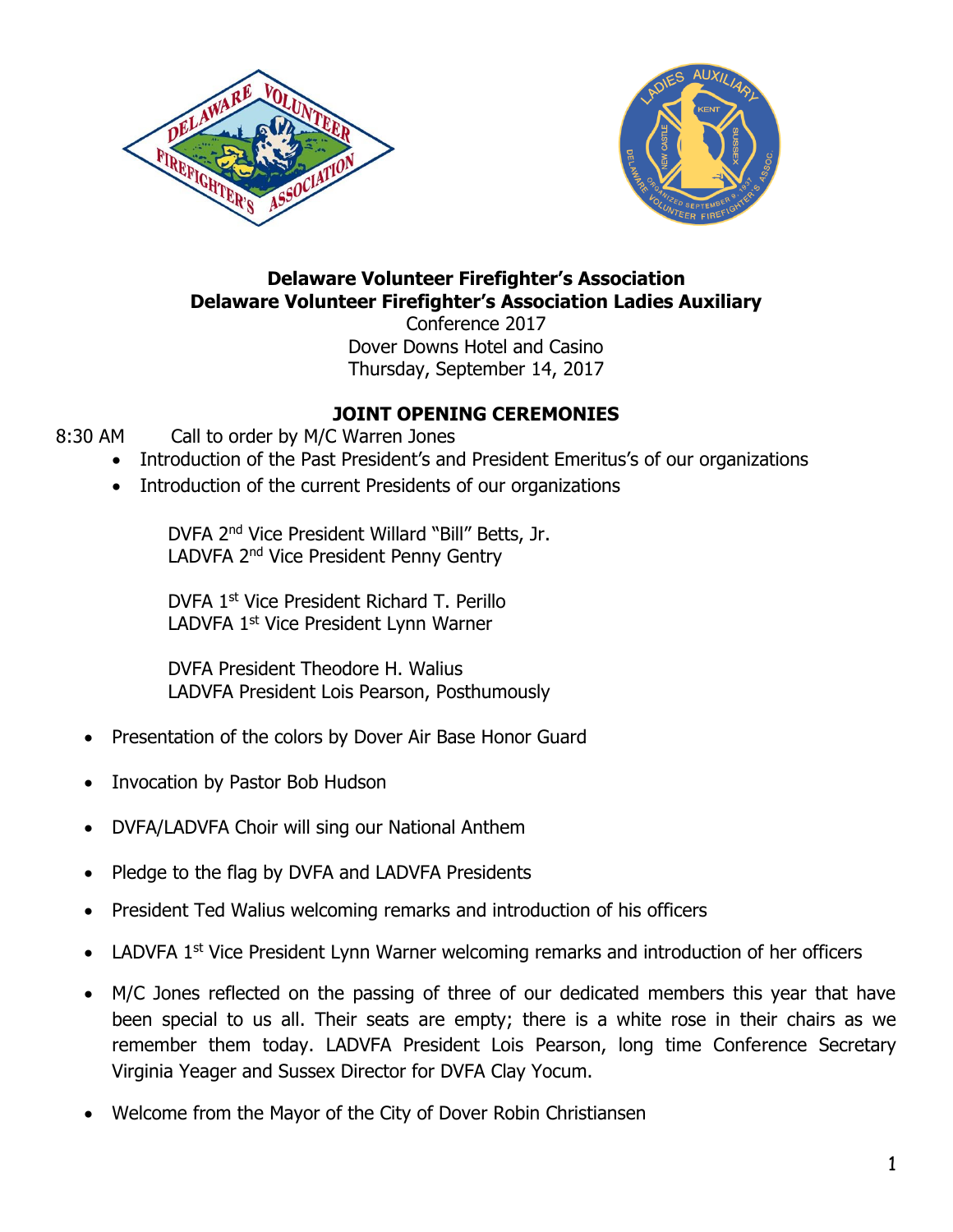- Welcome from the President/CEO of Dover Downs Hotel & Casino Ed Sutor
- Introduction of other guest
	- o President of State Fire Chief's Association Terry Jester
	- o President of the State EMS Association Matt Gajdos
	- o President of the State Fire Police Association Marty Redington
	- o Chairman State Fire Prevention Commission David Roberts
	- o Director of the State Fire School Robert "Biff" Newnam
	- o Fire Marshall of the State of Delaware Grover Ingle
- Introduced CFSI Director Bill Webb for a special presentation
- Introduction of the Conference Committee:

| o DVFA Chairman        | John Stevenson                      |
|------------------------|-------------------------------------|
| ○ LADVFA Co-Chair      | <b>Stacy Northam-Smith</b>          |
| ○ DVFA Co-Chair's      | Charles Frampton, Jr. & Joe Zeroles |
| o LADVFA Co-Chair's    | Patti Kiley & Lorraine Madden       |
| ○ Conference Treasurer | George Pyott, Jr.                   |

Over the next few days you will undoubtedly come in contact with many friends and associates in the fire service and most notably our sponsors. Please take a moment to personally thank them for their support.

I also hope you plan to spend some time with our exhibitors. Like our sponsors these folks contribute to the success of our conference.

Introduction of Bruce Colburn and Jeff Buckworth, of PNC Bank, so they could make their Partners in Progress contribution of \$5,000.00

Introduction of Bobbi Albright who will announce the 50 year LADVFA members: (18)

| Sussex County;          |                         |                  |                           |
|-------------------------|-------------------------|------------------|---------------------------|
| Laurel                  | Barbara Baker           | <b>Millville</b> | Janice Robinson           |
| Rehoboth Beach          | Joyce Blizzard          | Rehoboth Beach   | <b>Charlotte McDaniel</b> |
| Rehoboth Beach          | <b>Shirley Mitchell</b> | Seaford          | Jean Marvel               |
| New Castle County;      |                         |                  |                           |
| Christiana              | Janet Boulder           | Christiana       | Louise Moore              |
| <b>Holloway Terrace</b> | <b>Beverly Blades</b>   | Minguadale       | Jane Williams             |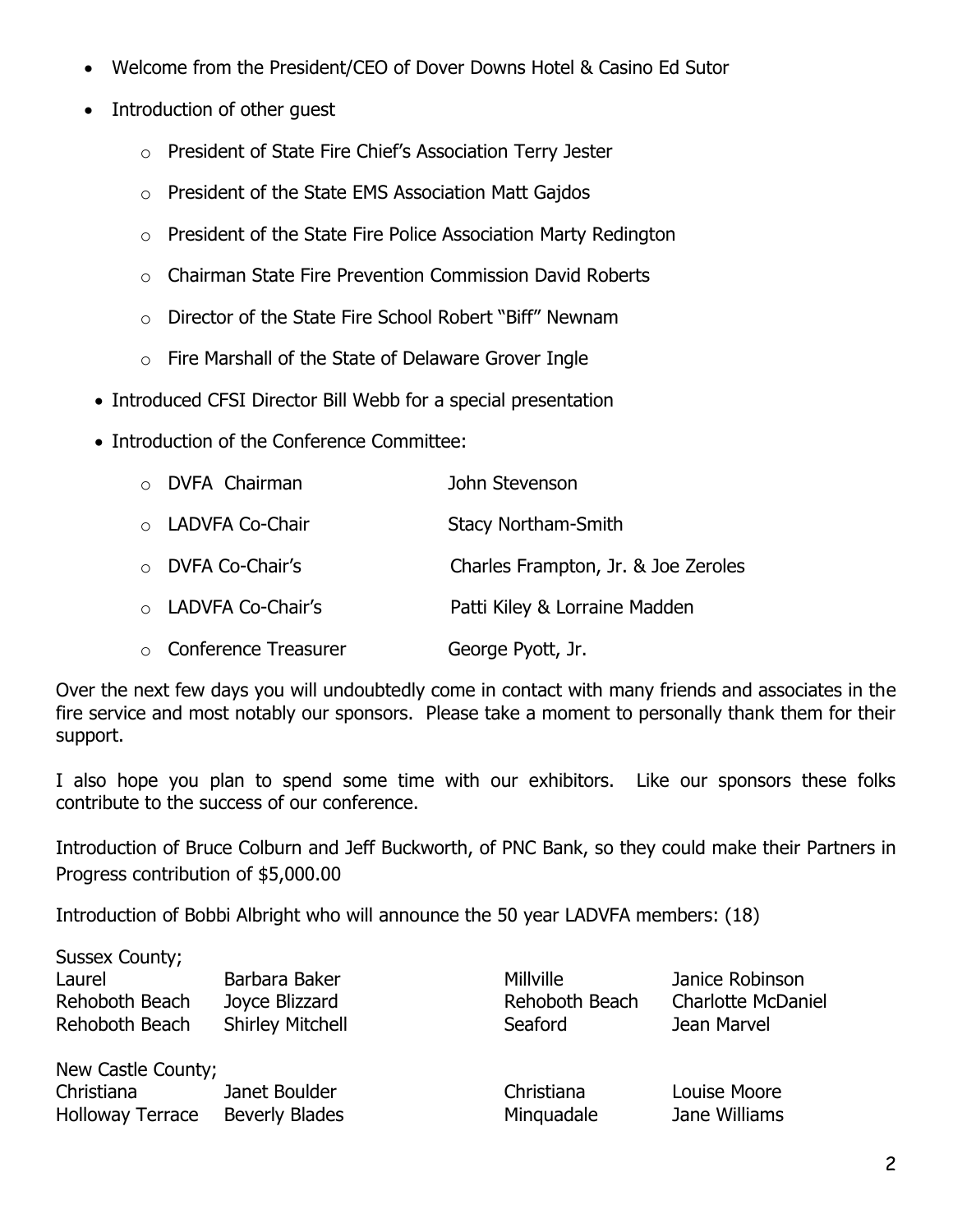Kent County; Bowers **Elizabeth Cubbage** Bowers **Linda Hudson** Felton Marilyn Alexander Felton Leona Stephens Frederica and Joan Rager and Frederica and Loretta Wooten Harrington Norma Short **Harrington** Sylvia Smith

Introduction of Sara Lee Stevens for the Ladies Auxiliary Hall of Recognition presentations: Sussex County **Sandra Steele from Laurel** New Castle County Lil Noonan from Holloway Terrace Kent County **Muriel Gillespie from Carlisle** President Emeritus Pat Paolini from Bowers Past President Mary Frances Eisenbrey from Cheswold

President Emeritus Bruce Ennis presented newly elected President Emeritus John P. Fox with his ring and a certificate for being the newest member of that group.

Introduction of President Emeritus Bruce Ennis, who will announce the 50 year members: (41)

| Delmar               | John Smith                   | Delmar               | <b>Elmer Reikard</b>    |
|----------------------|------------------------------|----------------------|-------------------------|
| Ellendale            | Donald Webb                  | Laurel               | <b>Ronald Ross</b>      |
| Laurel               | Elwood Baker                 | Memorial             | John Caldwell           |
| Memorial             | Donald Peterman              | Seaford              | Edwin Earl Conaway      |
| Selbyville           | <b>Raymond Stevens</b>       |                      |                         |
| New Castle County;   |                              |                      |                         |
| Aetna                | Alan Silverman               | Aetna                | George B. Robinson, Jr. |
| <b>Brandywine</b>    | James A. Pletz               | <b>Brandywine</b>    | Stephen A. Raign        |
| <b>Brandywine</b>    | Ronald E. Schmidt            | <b>Brandywine</b>    | Dennis J. Yesville      |
| Christiana           | Paul W. Burge                | Christiana           | George Spicer           |
| Christiana           | <b>Robert Cunane</b>         | Cranston Heights     | Leslie W. Warrick       |
| <b>Elsmere</b>       | George F. Cunningham         | Elsmere              | Gerald F. Dougherty     |
| Elsmere              | Alexander A. Leonetti        | <b>Elsmere</b>       | Joseph J. Leonetti      |
| Elsmere              | Michael R. Schaal            | <b>Five Points</b>   | Robert J. Borkowski     |
| <b>Hockessin</b>     | Anthony R. Guzzo             | Mill Creek           | Theodore Weaver, Sr.    |
| Mill Creek           | John Lackford                | <b>Minguas</b>       | George L. Kerr, Jr.     |
| <b>Minguas</b>       | Edard Ranck, Jr.             |                      |                         |
| Kent County;         |                              |                      |                         |
| <b>Citizens Hose</b> | Jay P. Schuman               | Citizens Hose        | J. Patrick McCann       |
| <b>Citizens Hose</b> | Harry D. Willis              | <b>Citizens Hose</b> | <b>Richard Dowes</b>    |
| Clayton              | William C. Donovan, Jr.      | Dover                | Thomas M. Pribanic      |
| Felton               | Franklin "Butch" Weaver, Jr. | Felton               | F. Wayne Wheeler        |
| Harrington           | <b>Robert Outten</b>         | Houston              | Robert H. Yerkes, Jr.   |
| Magnolia             | David Bryan                  |                      |                         |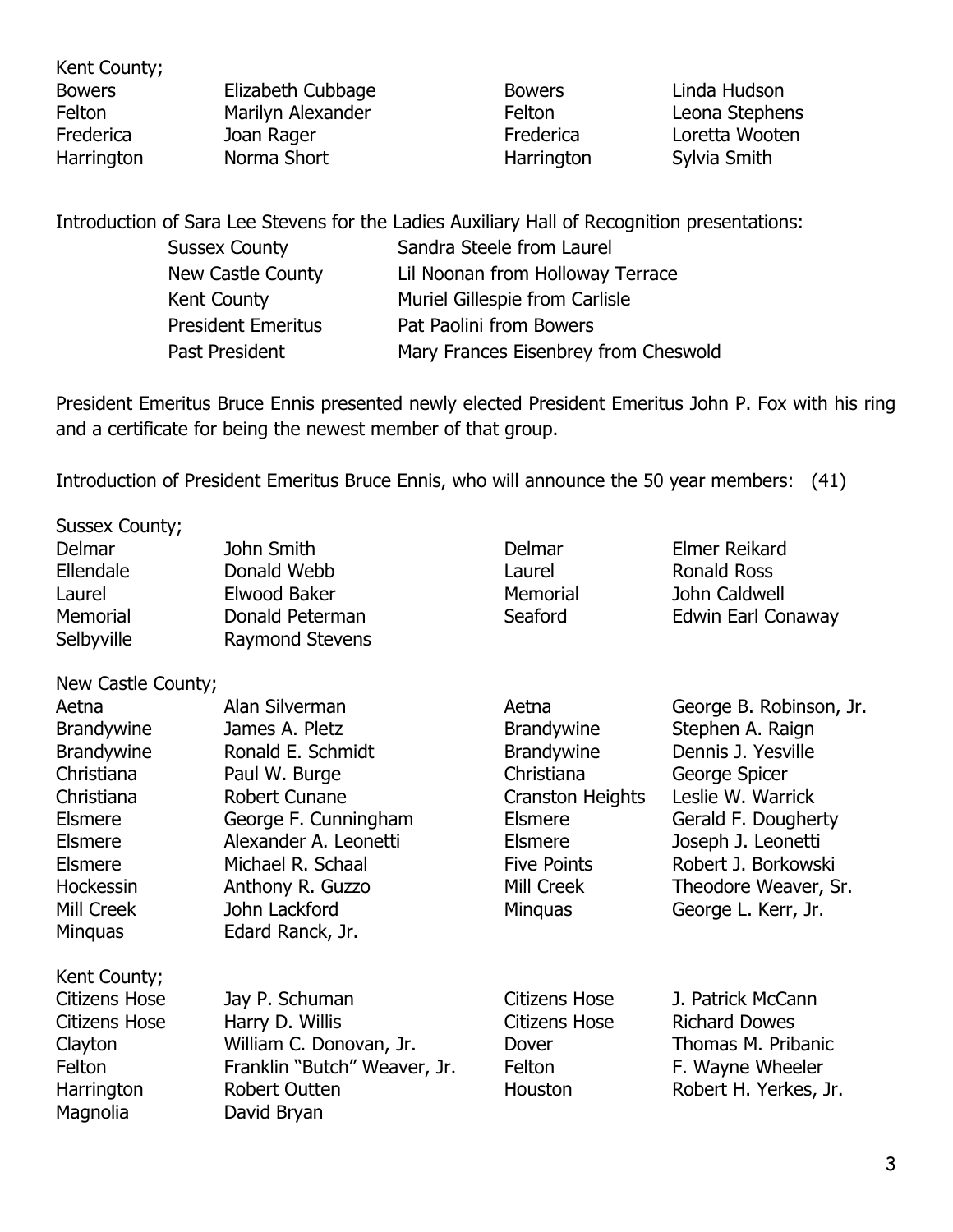M/C Warren Jones announced this year's inductees to the Hall of Fame:

- $\circ$  Heroic Firefighter of the Year Greg Adkins, Laurel Fire Dept.
- $\circ$  Heroic EMT of the Year Matt Burge, Hockessin Fire Co.
- $\circ$  Heroic EMT of the Year George Lamborn, Hockessin Terrace Fire Co.
- $\circ$  Fire Policeman of the Year Clayton Yocum, Sr., Greenwood Fire Co.
- $\circ$  Firefighter of the Year James Mood, Citizen's Hose Fire Co.
- o Past President DVFA Assoc. Joseph Zeroles, Farmington Fire Co.

# Carleton Carey, Sr. announced this year's Non-Heroic Fireman of the Year:

This year's Fireman of the Year has been a member of his Department for 54 years. He has been a remarkable member to his Department for 54 years of service not only to his fire company but to the County and State of Delaware. It should also be noted that he was always around the fire house prior to becoming a member, helping out as needed.

In his early years at his department he was a mentor and leader for the Departments Explorer Post where he taught our young teenagers how to be firefighters. Many of which are still members today, thanks to his willingness to go the extra mile.

He rose through the ranks as a fire line and administrative officer. He served as Deputy Chief and Assistant Chief for many years. He has served in many positions in his Department.

He was President six different years and has served on the Board of Directors. To this day, he is an instrumental part of the daily business of our company attending meetings and helping where necessary. In the past he dedicated his time and energy serving as the annual banquet chairman decorating the hall to the joy of everyone attending. He was the cook for the annual chicken and dumpling and turkey dinners out Ladies Auxiliary held for years.

He is well known throughout the State of Delaware especially with the DVFA. He is instrumental in making the opening ceremonies for the annual conference each year.

He has served as President of each association in his County that represents the Fire Service. He is well respected and has no problem speaking his mind for the wellbeing of the fire service. He has received numerous awards throughout the County that he serves and represents.

His dedication did not stop at the State line. He is active in organizations spanning many States including the Del-Mar-Va Fire Chief's Association, Cumberland Valley Fireman's Association and Delaware Valley Fire Chief's Association.

He was also involved with St. John the Beloved school/church assisting with their annual carnivals and athletic association. His dedication and commitment to the fire service make him an ideal candidate for this award.

The Fireman of the Year for 2017 goes to John P. Fox of the Mill Creek Fire Company of New Castle County.

## Warren thanked the opening ceremonies committee and helpers.

Slide show presentation "Delaware; Year in Review"

Called on LADVFA Chaplain Nancy Hooper for the benediction.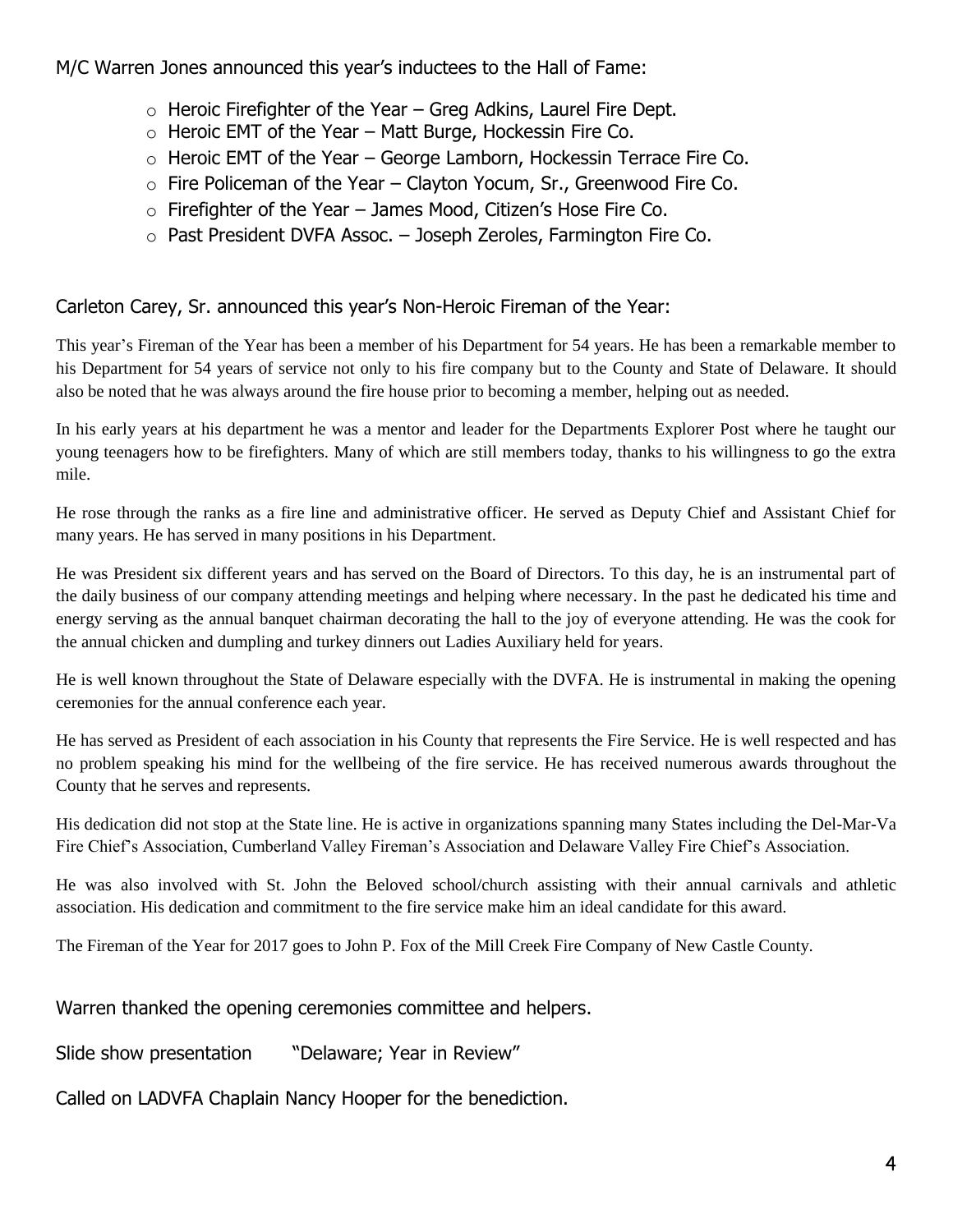#### **2017 DVFA CONFERENCE Executive Meeting**

Thursday, September 14, 2017 11:30 AM in Ball Room C of the Rollins Center

Call the business session to order by President Ted Walius

Invocation offered by DVFA Chaplain Bob Hudson

Pledge to the flag led by Ron O'Neal

Conference appointments by President Walius:

- Credentials: Charlie Arnold, Sta. 82, Keith Bowman, Sta. 17, Allan Post, Sta. 64
- Sergeant at Arms: John Fox, Sta. 21, Ducky Reed, Sta. 20, Steve White, Sta. 49, Harold Brode, Sta. 50, Dominic Messina, Sta. 80, Ed Schaffer, Sta. 82, Ken McMahon, Sta. 12
- Committee to visit the ladies: Ron Marvel, Sta. 87, Ray Stevens, Sta. 88 Charles Stevenson, Sta. 77
- Parliamentarians: Guy Hudson, Sta. 90, Jasper Lakey, Sta. 15, Jim Woznicki, Sta. 53

# **CONFERENCE GROUND RULES AND CONDUCT**

No hats, all cell phones and pagers are to be turned off or placed in the silent mode. In order to speak, rise to be recognized by the Chair, proceed to the nearest microphone, state your name and the fire company that you are representing.

# **READING OF COMMUNICATIONS**

Secretary Elmer Steele summarized the communications:

- Letter from Christiana Fire Co. nominating Bob Steinman for Treasurer of the DVFA
- Letter from Special Olympics Delaware thanking the DVFA for their support
- Letter from Kent County Firefighter's Association supporting Bill Betts for 1<sup>st</sup> Vice President
- Letter from Frederica Fire Co. endorsing Bill Betts for 1<sup>st</sup> Vice President
- Letter from New Castle Firefighter's Association supporting Richard T. Perillo for President
- Letter from Cheswold Fire Co. supporting George Pyott for Treasurer
- Letter from Ellendale Fire Co. supporting Norman "Jay" Jones for  $2<sup>nd</sup>$  Vice President
- Card from Wally Poppe thanking the DVFA for his scholarship
- Letter from Kent County Firefighter's Assoc. supporting George Pyott for Treasurer
- Letter from Sussex County Firefighter's Association reference to Partners in Progress contribution from Sussex County Council
- Letter from Sussex County Firefighter's Association supporting Norman "Jay" Jones for 2<sup>nd</sup> Vice President of the DVFA
- Letter from Sussex County Firefighter's Association supporting Ron O'Neal for Director of the DVFA

# **REPORT OF THE OFFICERS**

**President Ted Walius:** President Walius thanked the officers and everyone in audience for their support over the past 3 years. It takes everyone working together to get things done and again I want to thank all of you. There have been some bumps in the road this year, lots of ups and downs but we have survived.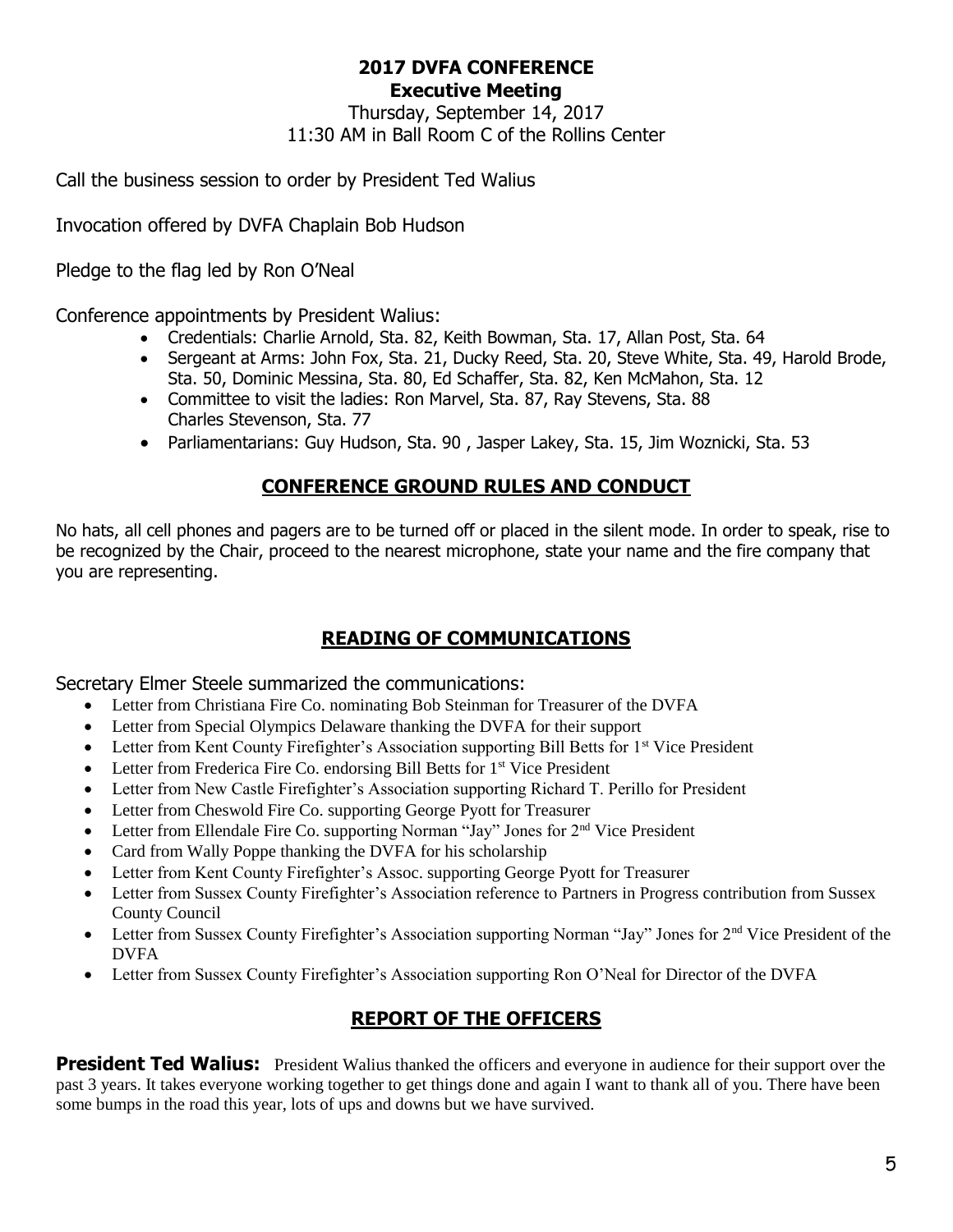# 1<sup>st</sup> Vice President Richard Perillo: (copied and pasted from written report)

Good morning everyone,

If I may I'd like to congratulate President Walius on a successful year. Yes, we all know there were some bumps in the road and turbulent times but this didn't distract Ted from the business at hand. I'd also like to thank Ted for including Bill and I in everything that transpired. Thank you, Mr. President.

Congratulations to our 2nd Vice President Jay Jones and our Sussex County Director Ron O'Neil. Gentlemen, I can guarantee you that Bill and I will include you and the rest of the Officer's in everything we do.

Ted, Bill and I had talked about our current President's hand book. What we currently have does not include, in our opinions, cover everything we need to do and at times where we may be going. With that said, I'd like to have our 3 County Director's work on this hand book for our future Officer's.

We would like for us to create a handbook and placed on the DVFA website for our member companies that gives the time lines of when certain items are due. Items such as; when company audits are due per their physical year or calendar year and a copy of said audit to their prospective County if necessary, their BLS Financial Statement to Fire School, DVFA and County Delegates and Alternates and other items you all feel could be beneficiary for our member companies.

We could also have on the DVFA website for Mutual Relief, how and where to file a claim. PMA, State of Delaware Workers Compensation and Provident Insurance Company, secondary policy for Mutual Relief.

As you all are aware, there was a motion to have a committee to compose our future budgets. This committee is now our Budget and Finance Committee. They will continue through my term and it is up to President Betts during his term who will be on this committee.

There has been one change on this committee already. At the last meeting held at the Cheswold Fire Company, I thanked the following Ladies, Pam Ingle, Sarah Lee Stevens and Debra Lawhead for the hard work and long hours they had committed to this process. I then stated that they would no longer be on this committee. As I had had a conversation earlier in the year with President Lynn Warner, I saw no need for the Ladies being on this committee. Our Ladies do not contribute to this budget nor are there any men on the Ladies Auxiliaries budget committee, nor should there be. This has nothing to do with me not wanting a woman on our committees, some of you may not like this and that is fine.

But once our past treasurer stated that he was done, this was prior to any resignation, I had asked Debra Lawhead to put her name in for the position of the DVFA Treasurer if no one else had done so. I've also had the honor and pleasure to serve with Lynn Truitt as we went through the New Castle County chairs. It is my hope that none of our members, especially our Ladies feel that I do not value what you do for this Association and your fire companies.

I had asked the Ladies to continue and work on the Conference Committee Budget. Yes, our Ladies do contribute to this part of our Conference.

Earlier this week I had asked Warren what we need to do with the Smoke Detector program, the \$200,000.00 dollars our State Legislators had given to our Association for the indigent, low income housing residents? Warren had informed me that Paul Ichler is working on this program. Should we ask our member companies for them to tell us, him who the areas are in their districts? If these areas are section 8 are they entitled to these free smoke detectors? Isn't there a county code stating that the land lords must provide this? I wouldn't want us giving these away to land lords that are making money from the residents, when they should already be providing this life safety devices to them. Your thoughts?

As you all know, this is the first time this Associations budgets have been sent to the member companies for their review prior to the conference. At this time, we have only received 1 company reply asking a couple of very good questions, questions that Ray Stevens answered quickly and appropriately. We did have one member ask questions about the conference budget and his questions were answered too. I along with the DVFA Officer's cannot thank the Budget and Finance Committee Members enough for the hard work and long hours they have put in to composing our budget.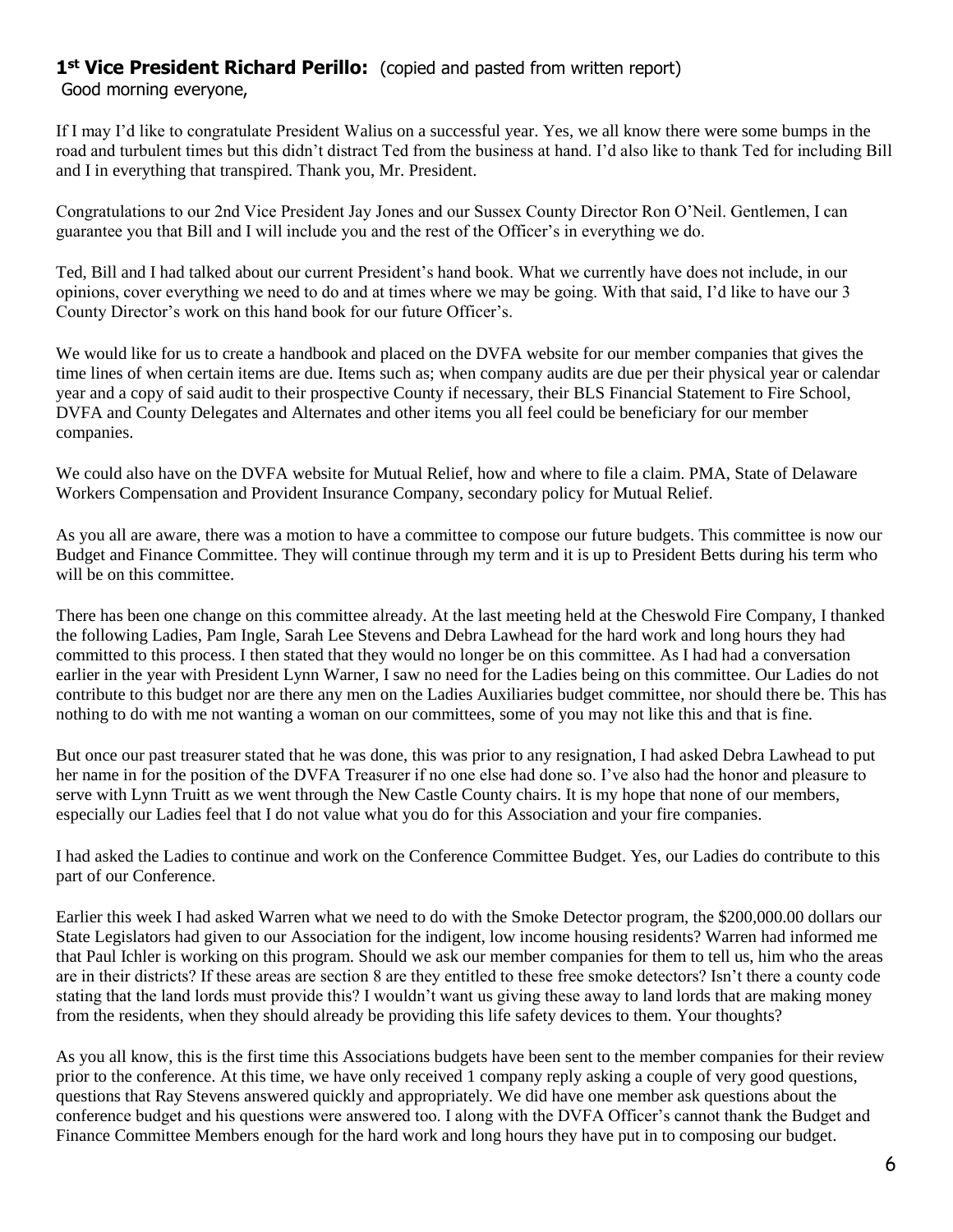Working with this committee has been a pleasure. Mr. Burris, would you please recognize the members on this committee.

Please do not hesitate to ask questions during your meeting.

The Budget and Finance Committee broke down in to a separate committee to interview new accountants for our Association. Daniel Burris, William Tobin, Pablo Reyes, George Pyott, Ray Stevens and I had interviewed 3 accountants and have voted to accept Mr. Douglas Kook of Bumpers and Associates to represents and do our annual audit and our 990's. This committee recommends that you except our recommendation and vote on this so it can be brought up to the membership at our Executive Meeting this September. This will be brought up for your consideration at the proper time during this meeting.

We need to compose a committee to see what our membership wants to do for the 2018 Conference / Convention. I guess this all depends on what may come up at this Septembers Executive Meeting.

After the conference, we will review the members that have signed up for committees, send this out to everyone, make a decision if we need to meet or if we can create the committee listing on line though emails. We will discuss this later on how we are going to go about this in the near future.

At all 3 County Firefighter's Association Meetings, there has been a pad for anyone and everyone who wants to receive an email from the DVFA office to write down their email address. I feel this is a great start to show the membership that their Association wants to give them information, be open and transparent with what we do and how we do it.

I hope that we continue to be open on everything we do as an Association, give our member companies the information they deserve.

I was asked if we can have our Legislators change the verbiage for the legislation that gives us the free background checks for new prospective firefighter's joining a fire company to include a free Federal and State background check authorized by the fire department for active firefighter's, EMT'S and drivers. Every EMT has to obtain a Federal background check that is sent to the Delaware State Fire School to take the EMT course. Some companies require their drivers to obtain these before they allow them to drive any of their equipment. This would also be a great recruitment and retention tool for the fire service.

My mileage and hours are on a separate sheet for your review.

If you would like to have information about this I'm sure it is on our web site or our Secretary can give you this information.

Does anyone have any questions for me?

Thank you all for what you do.

#### 2<sup>nd</sup> Vice President Bill Betts: (copied and pasted from written report)

I spent the last quarter attending 27 functions, and 199 hours representing the DVFA. For the year my totals were 109 functions, 671.5 hours (16.78 work weeks), 6,924 miles (not counting air miles and riding with other folks)

Sadly, there were many funerals of good friends and others involved with the DVFA and LADVFA.

I attended the Conventions of Maryland, Cumberland Valley, and West Virginia, and everyone has the same problems with funding, recruitment & retention, and trying to get the millenials to become involved with the fire service. I would like to thank Steve Austin for his help in coordinating these events, and introducing us to our counterparts in these other associations.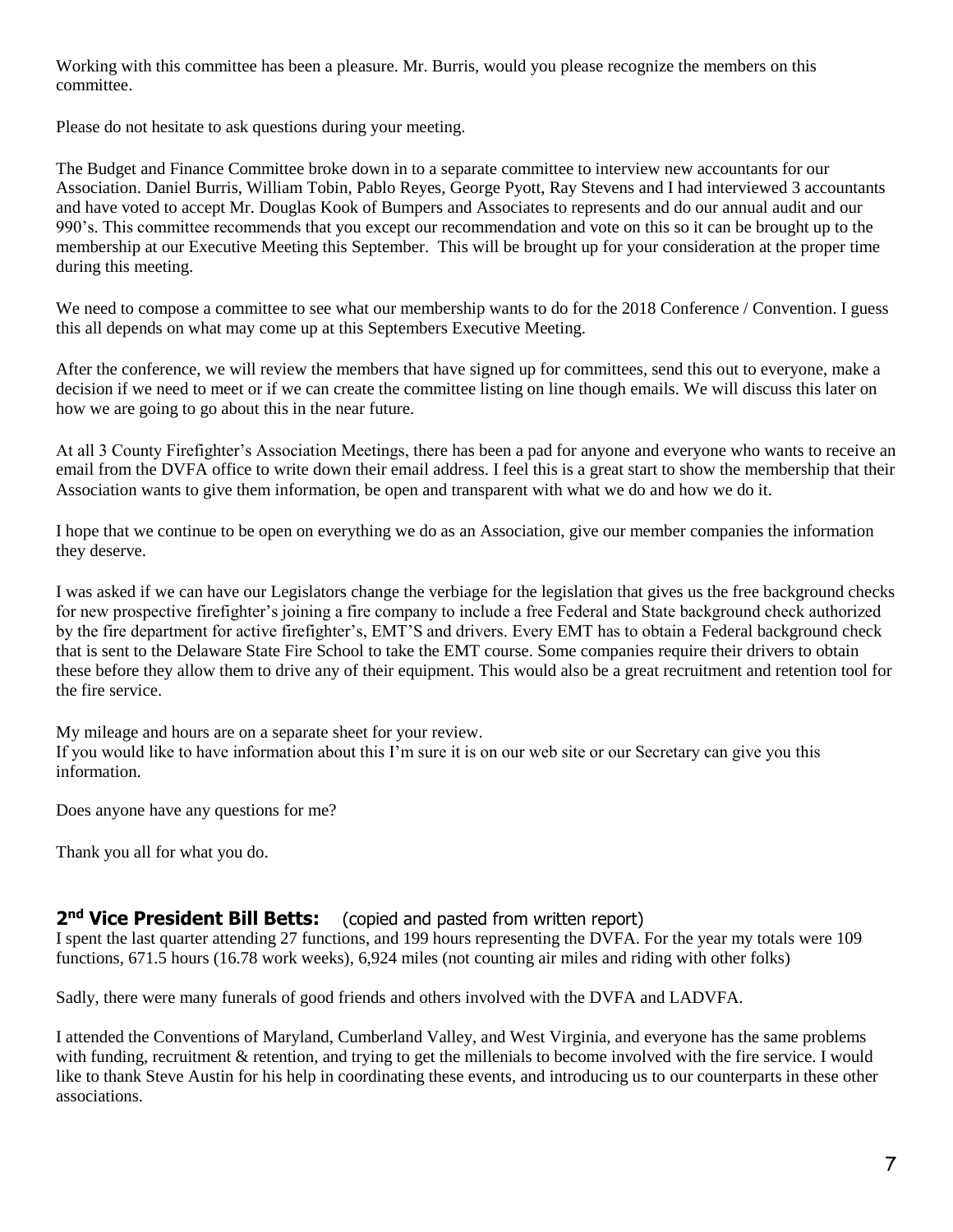I would like to express my gratitude to the DVFA finance committee, and it's work on the 2018 budget, and the Conference budget. With the new format developed by the Committee, it should give the membership a clearer understanding of the developed budget, and increase the transparency that the table officers have been trying to improve over the past year. We are all in the same boat, and it is much easier to work on improvements when everyone is rowing in the same direction.

Finally, I would like to thank everyone who supported me and the other officers this year, and look forward to serving you to the best of my ability in the coming years.

**Secretary Elmer Steele:** Stated that his report was filed electronically with the office and is posted on the web site for everyone's review. Congratulated President Walius on a great year and looking forward to the coming year.

#### Acting Treasurer George Pyott, Jr.: (copied and pasted from written report)

Since being appointed Treasurer in June, it has been a very busy two and a half months. With the help of several members of the Association, I have become more acquainted with the financial operations of the DVFA. QuickBooks has been upgraded to 2017 Premiere Nonprofit and I am becoming more comfortable using it.

Since the last meeting I have assisted the Budget and Finance Committee in preparing both the Operational and Conference Budgets for Fiscal Year 2017-18. I also have assisted them with interviews and the selection of a CPA Firm regarding an Audit of the Association. These two items will be presented for your approval today.

## **Executive Manager Warren Jones:**

- Talked about committee assignments and that the forms are in the Board room for members to fill out to request a certain committee.
- Note pads are being passed around the room. If you want to receive e-mails from the office regarding any information that goes out, please sign the pad with your e-mail address and we'll put you on the distribution list.
- Our attorney Bill Preston is working on the IRS issues around hall rentals, etc. He has recommended that the DVFA hire a tax lawyer that will be better educated and better versed on the various tax laws that may or may not affect the fire service. This may cost up to \$7,500.00

**Introduction of Out-of-State Guest:** Steve Austin introduced the Out of State guests that were in attendance this morning;

- Virginia State Firefighter's Association (VSFA) 2<sup>nd</sup> Vice President Pete Kirby brought greetings from the Commonwealth of Virginia.
- Cumberland Valley Volunteer Firemen's Association (CVVFA) President Hoby Howell brought greetings from their Association.
- Maryland State Firemen's Association (MSFA) Past President Bob Cumberland brought greetings from the State of Maryland.
- National Fallen Firefighter's representative Ed Kilma

**DVFA Foundation:** Steve Austin gave a brief report as to the activities of the foundation. They are seeking a grant from Mid-Del. The foundation will be awarding a scholarship this year. Next meeting is November 11.

**Delaware State Fire Prevention Commission:** Chairman Dave Roberts introduced the commissioners that were in attendance. He reported on the traffic fine money and the amounts that have been dispersed this year. He thanked Joe Zeroles on a great year as commissioner. Next meeting will be Tuesday, Sept. 19.

LADVFA 1<sup>st</sup> Vice President Warner presented the 2017 LADVFA Financial report as follows:

- Total auxiliary members from all 3 Counties 2,447
- Total donations to the men, includes all 3 Counties \$829,761.23 (this is \$28,991.32 more than 2016)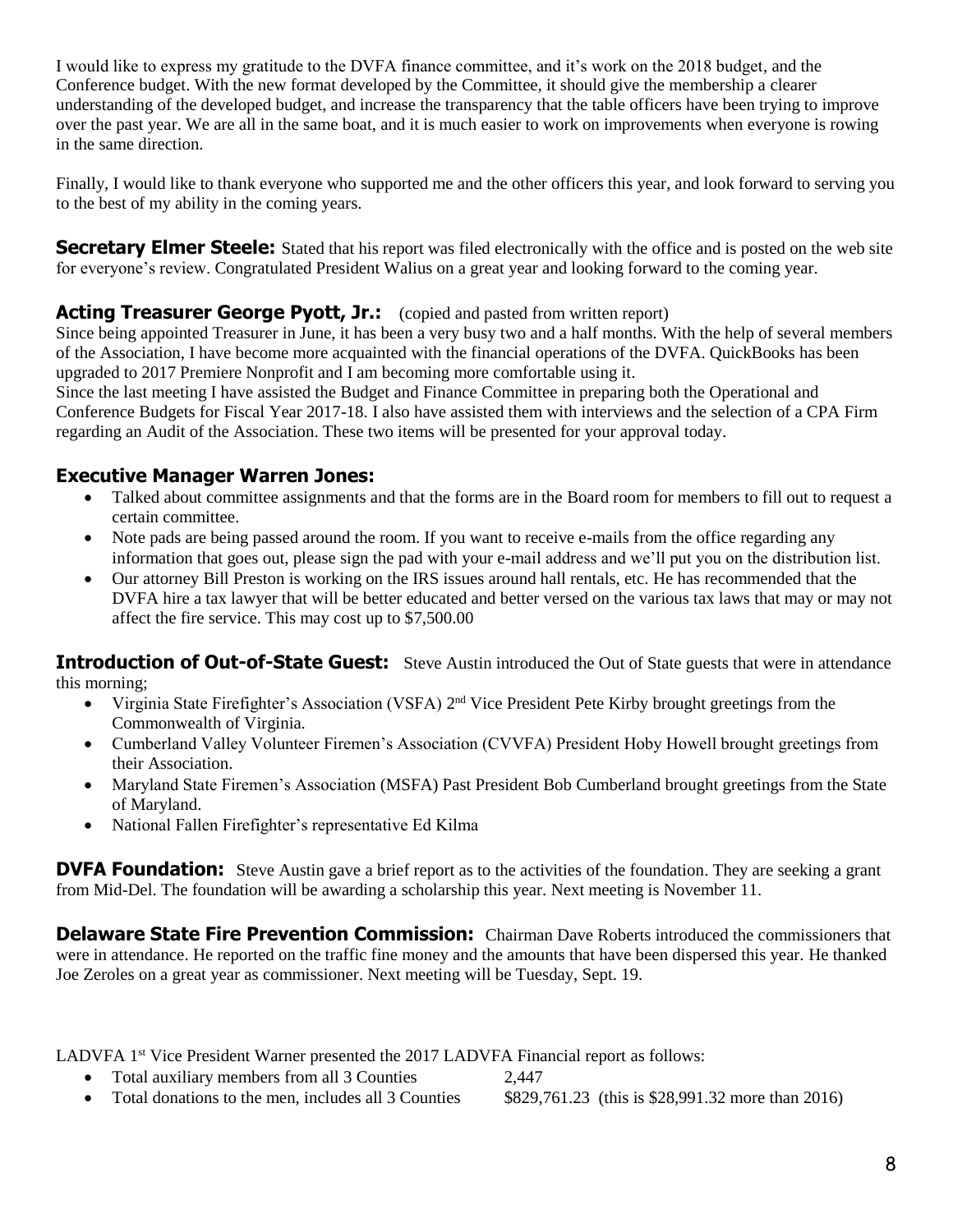**Delaware State Fire Marshal:** Fire Marshal Grover Ingle (copied and pasted from written report)

- Fire Deaths Currently, there are four  $(7)$  fire deaths, one  $(1)$  with a working smoke alarm, and five  $(6)$  without a working smoke alarm.
- Deputy Fire Marshal I vacant position for New Castle County Division awaiting a recruitment list from Human Resources to begin the interview process. Deputy Fire Marshal I Tyler Sipple and Deputy Fire Marshal I John A. Yedinak Jr. graduated from the 84<sup>th</sup> Delaware State Police Municipal Police Academy on August 11, 2017. Tyler is FM-15 and has been assigned to Kent County Division Fire Investigations and Code Enforcement and John is FM-14 assigned to New Castle County Division Fire Investigations and Code Enforcement.
- Annual Report has been completed and distributed to the Commission, President's, Fire Chief's, Governor, the legislature and other associations, as well as being on our website. Congratulations to the Staff for their hard work throughout the year.
- DFIRS reports we continue to work with each Company on their submittals and cleaning up the data. The annual report reflects the information provided by the Fire Department's/Companies for the calendar year 2016.
- The Office of the State Fire Marshal continues to work and participate with the Delaware Fire Sprinkler Coalition.
- I would like to thank Chairman Robert's and the members of the State Fire Prevention Commission for their continued support of the Office of the State Fire Marshal and me in carrying out our responsibilities.
- Congratulations to President Walius on a challenging and successful year and we look forward to working with Incoming President Perillo and his Officer's during the upcoming year.
- Congratulations to President Jester from the State Fire Chief's Association for a successful year and we also look forward to working with President Hall and his Officer's in the upcoming year.

#### **Delaware State Fire School:** Director Robert Newnam (copied and pasted from written report)

- Thanks to the DVFA, the table officers, the Fire School Advisory committee, the Executive Manager, the State Fire Prevention Commission, the EMS providers, and the Staff of the Fire School for your dedication and hard work.
- Projects, Programs and Classes;
	- $\circ$  Conducting the 4<sup>th</sup> New Castle recruit training program
	- o Continuing training opportunities for ladies auxiliary members
	- o Received an AFG grant Used for Ambulance simulator, Forcible Entry trailer Haz Mat training
	- o Basic Firefighting skills developing on line program
	- $\circ$  Instructor I II certifications redone
	- o Structure Firefighting skills increase training and use TIC's
	- o Transition from social security numbers to NFA student ID numbers within next 2 years
- EMS Programs:
	- o Currently, 1,512 certified EMT's of those 1,484 are NREMT's
	- o Revising EMT program to include on-line segments
	- o Developing a fully blended EMT program
	- o Currently 1,384 EMR's in the State
	- o Planning to offer EMR training on-line with one day of skills training
	- $\circ$  SFPC is in the process of adopting National Registry as a requirement for EMT re-certification
- Facilities:
	- o New Castle expansion is complete
	- o Have added Rescue and Haz Mat training equipment to New Castle site
	- o Dover site HVAC replacement should begin in January 2018
	- o Dover site office remodel. Will relocate staff during that project
- Capital Budget (Bond Bill) FY19:
	- o Rescue equipment of \$105,000.00 for 13 fire companies and DSFS
	- o Requesting 860k for remodel and ADA compliance of rest rooms at Dover site
- Reminder:
	- o Delaware week-end at the National Fire Academy has been cancelled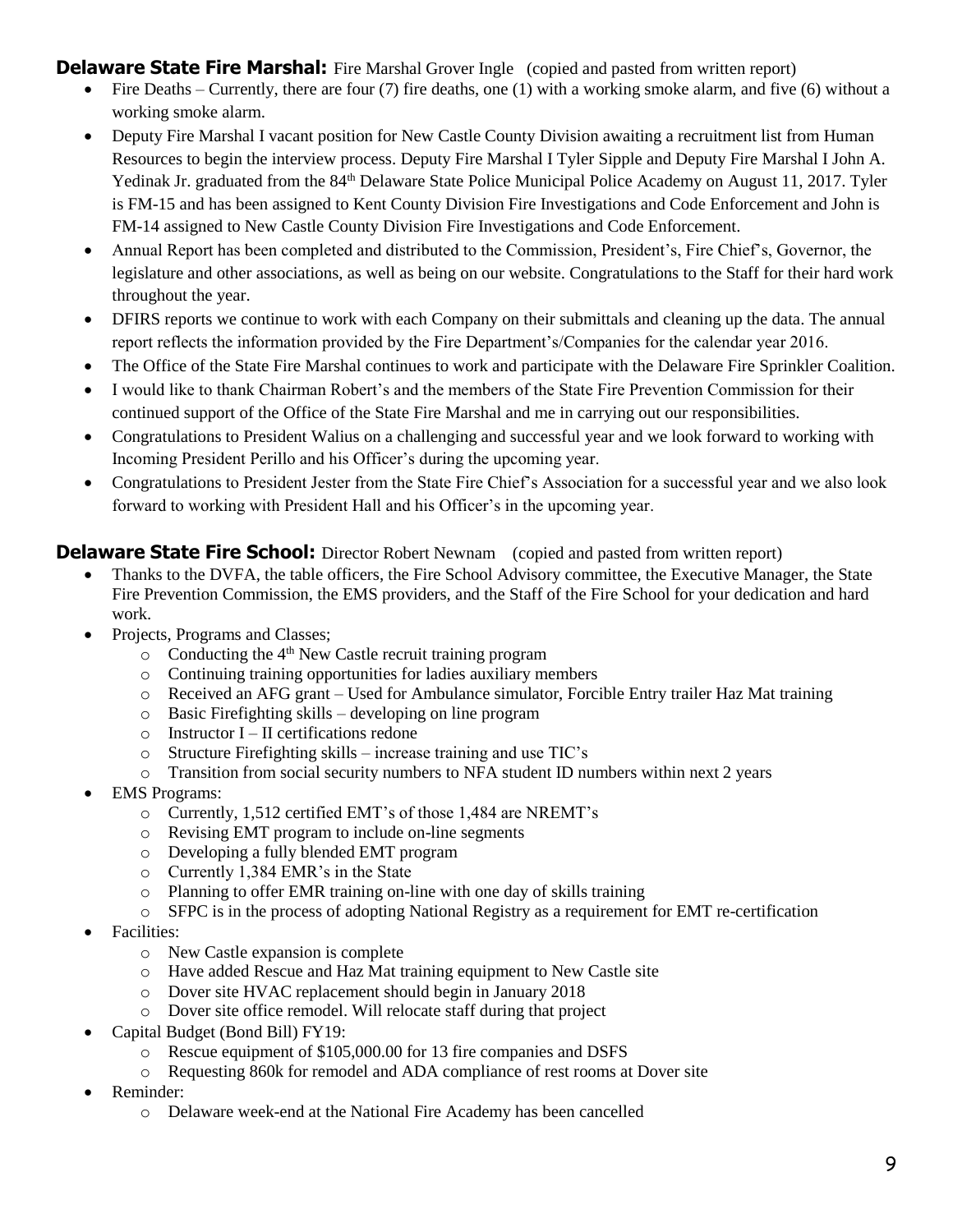**National Volunteer Fire Council:** Ken McMahon stated that there were handouts from the NVFC placed in the registration packets.

**Delaware State Fire Chief's Association:** President Terry Jester brought greetings from their Association. Thanked everyone for their support this past year. Bobby Halton will be the guest speaker tonight at the Conference meeting in Cheswold. Come out and enjoy yourself.

**Delaware State Fire Police Association:** President Marty Redington was absent.

**Delaware State Emergency Medical Services Association:** President Matt Gadjos brought greetings from the State EMS Association. New Officers were installed last night. Congratulated the award winners from their program last night.

**Mutual Relief Association:** Thanked President Walius for a successful year. Advised companies to get their paperwork in when they have a claim. He explained the death benefit that Mutual Relief has and how to apply for it.

## **COMMITTEE REPORTS**

**Credentials Committee:** Charlie Arnold gave the following report;

- Sussex County 19 of 21 Companies registered
- New Castle County 21 of 21 Companies registered
- Kent County 17 of 18 Companies registered

**Finance & Audit Committee:** Chairman Dan Burris stated that the budget for FY 18' has been prepared and will need to be voted on under the proper order of business.

**Life Safety Committee:** Chairman Guy Hudson stated that fire prevention is in October. Packets are out. If you have any questions, contact your County representative. Matching funds were deleted this year from the JFC budget.

#### **Conference Committee:** John Stevenson

- Stated that next year the Conference will be September 11- 15, 2018. There will be no EMS classes on Monday or Tuesday. Looking at the possibility of still having seminars on Tuesday.
- Wrap-up meeting will be the  $3<sup>rd</sup>$  Monday in October in Cheswold at 6:00 pm

**Permanent Monument:** Jim Watson reported that things are moving along on this project.

## **NOMINATION OF OFFICERS**

**President:** Richard T. Perillo nominated by Chief Thomas Finacchario and seconded by DVFA Past President Charles Frampton, Jr.

1<sup>st</sup> Vice President: Willard R. Betts, Jr. nominated by President Steve White and seconded by Assistant Chief Alex Vasquez

2<sup>nd</sup> Vice President: Norman "Jay" Jones, Jr. nominated by Chief Andy Jones and seconded by Norman Jones, Sr.

**Secretary:** Elmer B. Steele nominated by President William Hearn and seconded by Past President Ron Scott

**Treasurer:** George J. Pyott, Jr. nominated by President Jamie Roy and seconded by Chief Josh Dempsey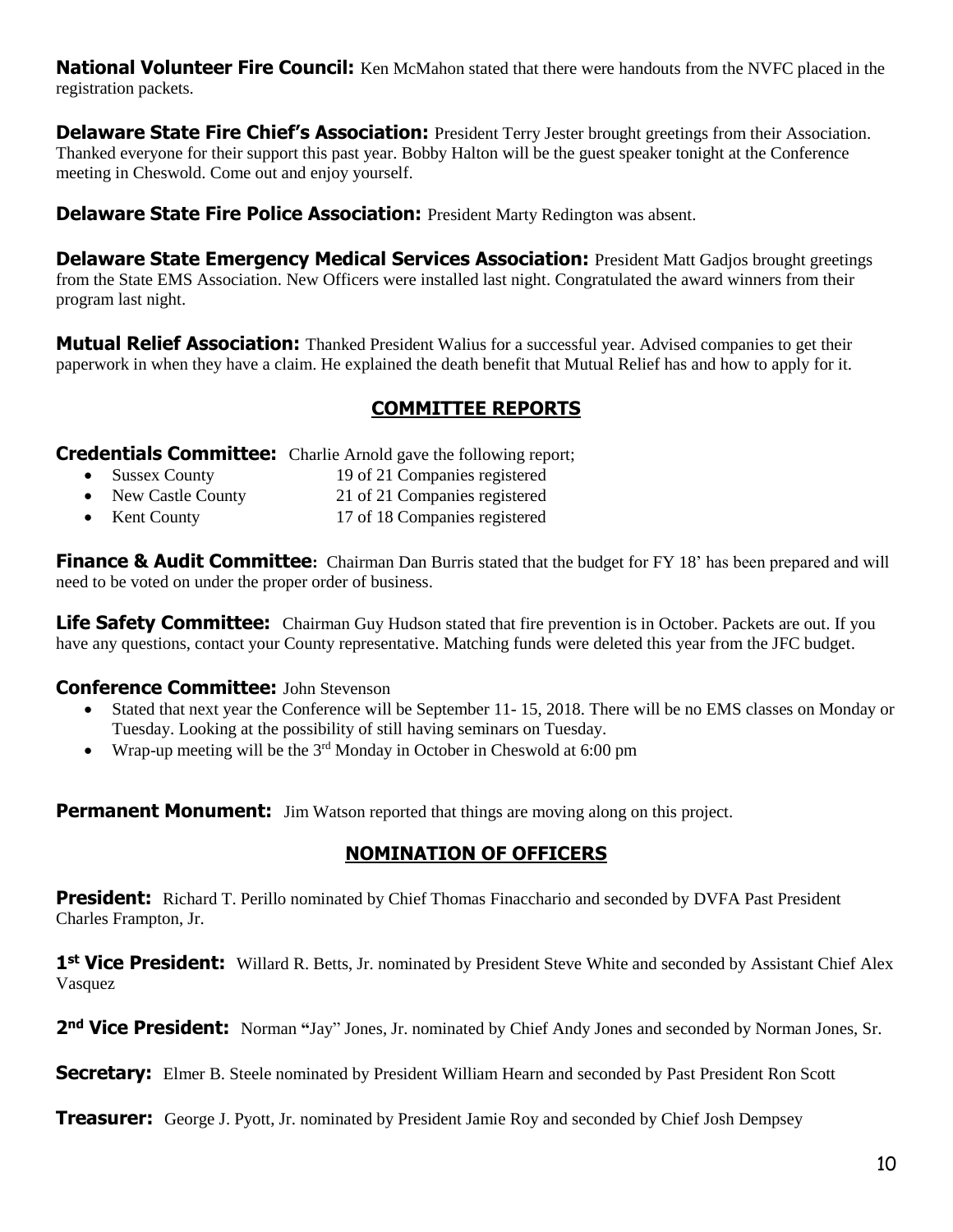**Director, Sussex County:** Ron O'Neal nominated by Richard Ward and seconded by Chris Blackburn

**Past President Director:** Joseph Zeroles. This is an automatic appointment and does not need to be nominated

Motion by Tom DiCristofaro and second by Jim Watson to close nominations. Motion carried

## **UNFINISHED BUSINESS**

#### NONE

#### **NEW BUSINESS**

- President Walius requests a motion that the Secretary cast a ballot for all uncontested offices, except for Secretary and that the Executive Manager cast a ballot for the Secretary. Motion by Bruce Ennis and second by Tom DiCristofaro to have the Secretary cast a favorable ballot for all uncontested offices, except for Secretary and that the Executive Manager cast a ballot for the Secretary. **Motion carried** Favorable ballots were cast for each office
- Motion by Dan Burris and second by Tom DiCristofaro to adopt the FY18' budget. Question was raised about addition money for a tax attorney. Motion by Tom DiCristofaro and second by John Hall to amend the motion by adding \$7,500.00 to pay for a tax attorney. **Motion carried** Budget was adopted with the amendment
- Motion by Jim Watson and second by Mark Gott to hire Bumpers and Associates as the new account for the DVFA. **Motion carried**
- Dan Burris discussed that while they were interviewing the 3 accountants, none of them recommended or saw a need for a forensic audit of this Association. After discussion, a motion was made by Rich Clark and second by Steven Maichle that we over-ride the previous motion that was made at the June meeting stating that we have a forensic audit done. **Motion carried**
- Motion by Charles Arnold and second by Joe Triglia that the DVFA bestow the honor of President Emeritus Posthumously to Clayton Yocum, Sr. and that a suitable plaque be presented to his family. **Motion carried**

# **PAYMENT OF BILLS**

## **GOOD OF THE ASSOCIATION**

There being no further business to claim the attention of the members, the meeting was recessed until 8:30 AM on September 15, 2017 for the Memorial Service.

Adjourned at 1:30 PM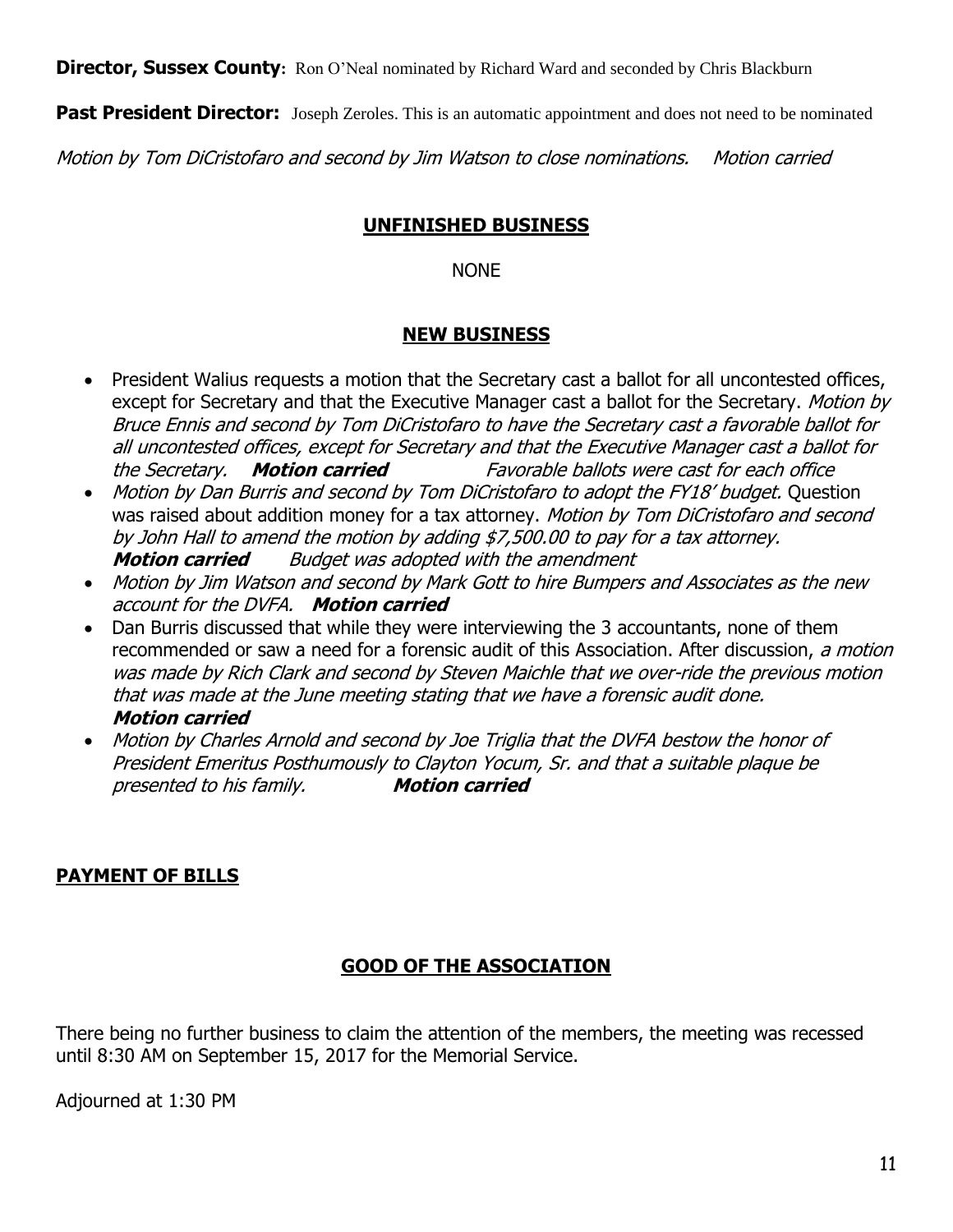# **The 97 th Annual DELAWARE VOLUNTEER FIREFIGHTER'S ASSOCIATION MEMORIAL SERVICE**



# **Friday, September 15, 2017 8:30 a.m.**

**Dover Downs, Rollins Center Dover, Delaware**

#### **IN MEMORY OF OUR FIREFIGHTERS AND LADIES AUXILIARY MEMBERS**

#### **OPENING REMARKS**

Grover P. Ingle, Master of Ceremonies

**INVOCATION** Pastor Robert Hudson, Chaplain, DVFA

## **CHORAL ARRANGEMENT**

DVFA & LADVFA Choir (Arr. By Heather Sorenson 10,000 Reasons (Words/Music by Jonas & Matt Redman)

## **WORDS OF COMFORT**

Nancy Hooper, Chaplain, Ladies Auxiliary DVFA Pastor Robert Hudson, Chaplain, DVFA

## **UNVEILING OF THE CROSSES**

Ted Walius, President, DVFA Ann Hurst, President, Greenwood Auxiliary Terry Jester, President, State Fire Chiefs Association Marty Redington, President, State Fire Police Association Matt Gajdos, President, State Emergency Medical Services Association

## **CHORAL ARRANGEMENT**

If You Search with All Your Heart (by Craig Courtney)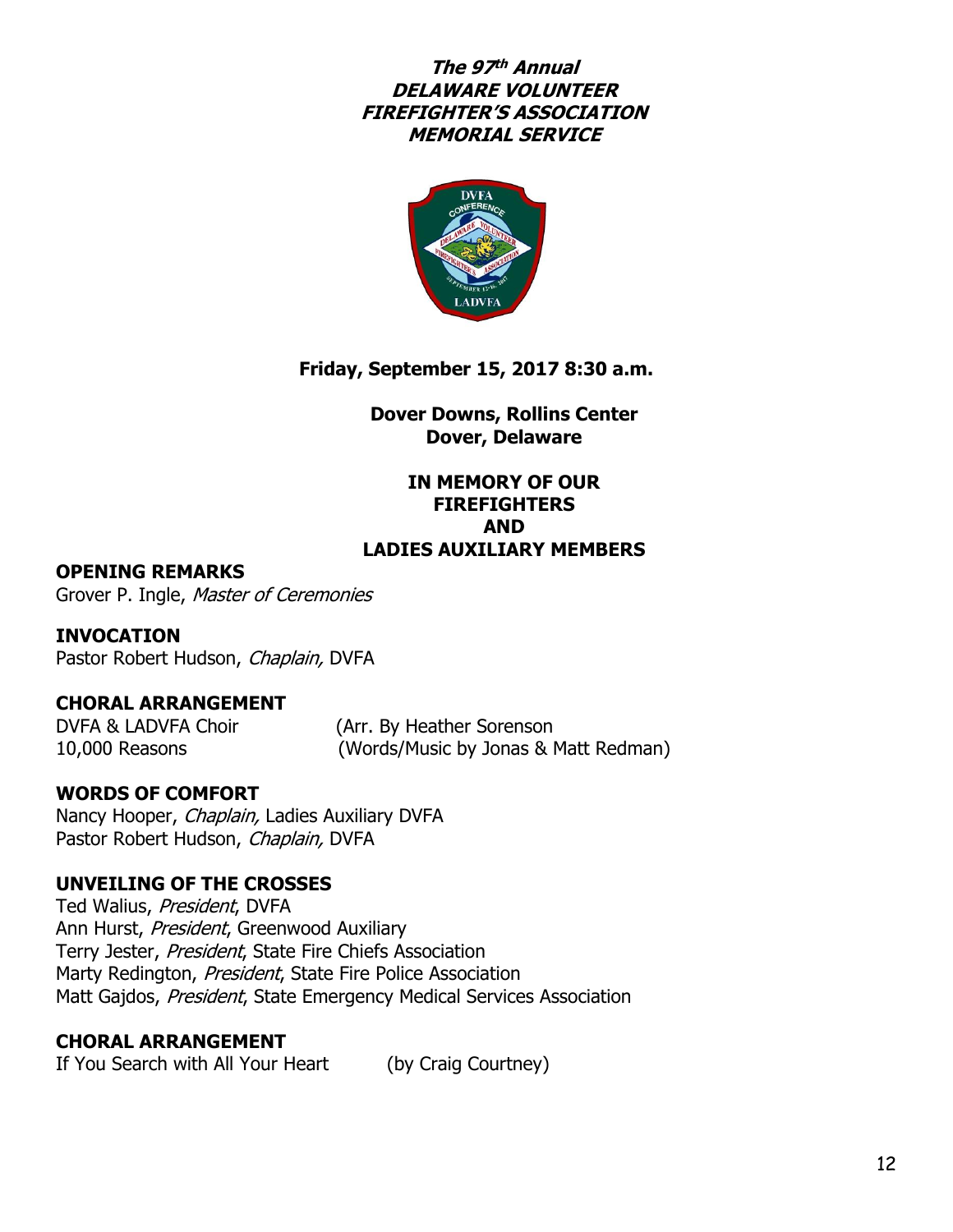# **READINGS BY THE LADIES AUXILIARY PRESIDENTS**

Ann Hurst, President, Greenwood Ladies Auxiliary Bobbi Albright, President, Auxiliary Sussex County Karen Gebhart, President, Ladies Auxiliary New Castle County Shirley Pennington, President, Kent County Volunteer Firefighter's Auxiliary

# **CHORAL ARRANGEMENT**

Remember My Song (Words/Music by Sally Albrecht & Jay Althouse)

# **INTRODUCTION OF THE MEMORIAL PRESENTATION**

Karen Barlow, Secretary, Ladies Auxiliary DVFA Elmer Steele, Secretary, DVFA

Remembering the passing of 117 men and 42 ladies from the past year

There were 3 LADVFA Past Presidents AND There were 3 Line of Duty Deaths

#### **THE MEMORIAL PANORAMA**

Edited and Produced by: **Delaware State Fire School**

# **MOMENT OF SILENCE**

**TAPS**

| <b>BENEDICTION</b>       | Nancy Hooper, <i>Chaplain</i> , Ladies Auxiliary DVFA |
|--------------------------|-------------------------------------------------------|
| <b>MUSICAL SELECTION</b> | MULTI-JURISDICTIONAL PIPE AND DRUM                    |

**RECESSIONAL**

# **96th DVFA Educational/Political Luncheon**

12:00 Noon in Ball Room A/B of the Rollins Center

Call to Order and opening comments by M/C Steve Austin

Our friends from government who are with us today recognize what the fire service means to our State and I will speak for all of us in saying that we appreciate your support year after year. especially in this very tough budget environment.

Our relationship with you was no better demonstrated than by two of our former M/C's of this event; E. Reynolds Bradley and Norman Tate. One was a D and the other an R who epitomized the DVFA relationship with our elected and appointed leadership; that being political without being partisan. This luncheon is about that relationship.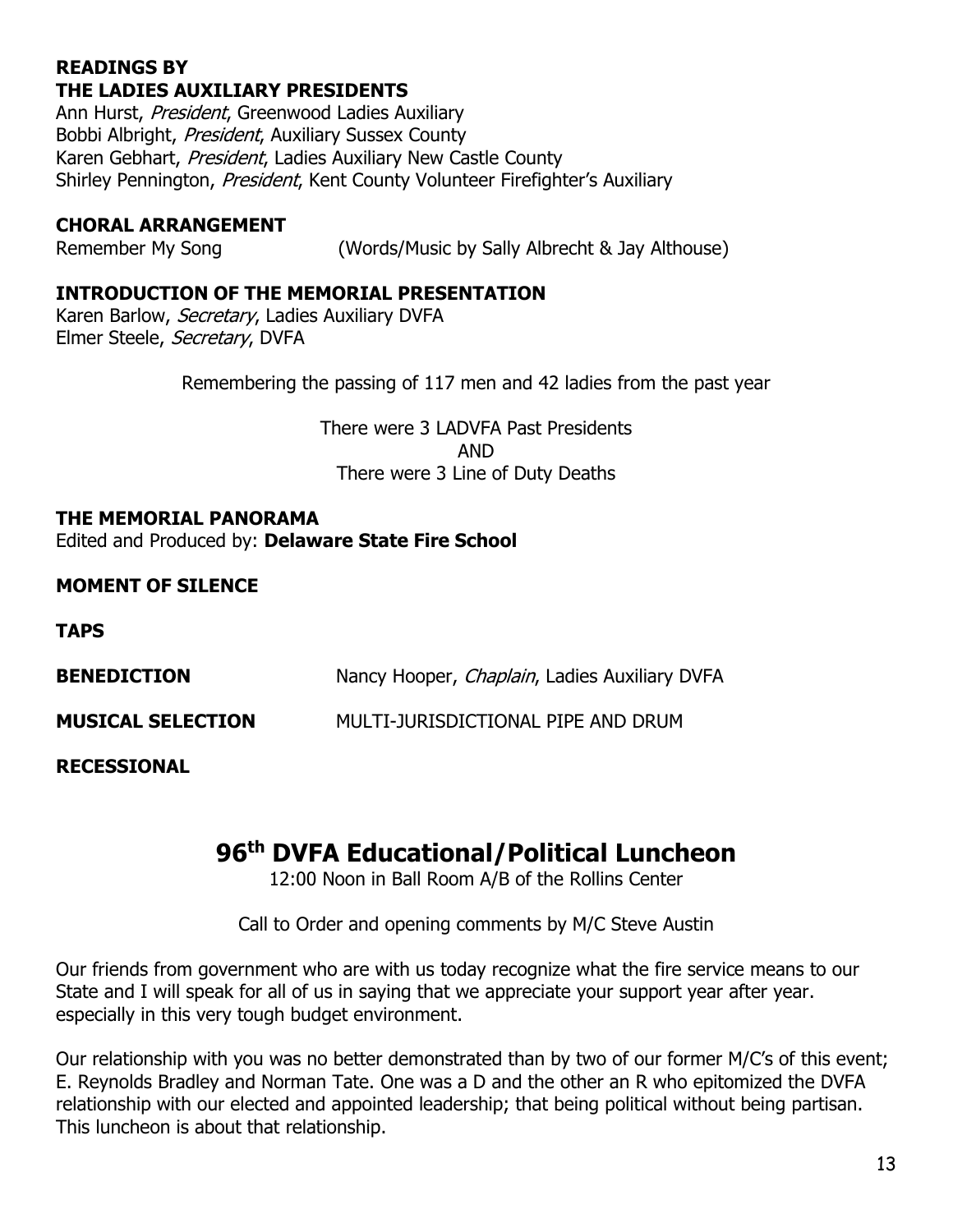I welcome each and every one of you and thank you for your untiring support. As our Chaplain makes his way to the podium, We ask each of you to keep President Emeritus Lou Amabili in your thoughts and prayers as he recovers from some health issues at Peninsula General Hospital.

Invocation by DVFA Chaplain Blake Bowers

Leading us in the Pledge to our Flag is Past President Jim McCall who presided over this Association in 1978-79.

We have an ambitious agenda today. Soon Governor Carney will arrive to sign 2 significant bills into law that the DVFA supported during the last legislative year. The Governor and the Congressional Delegation are over cutting a ribbon on the Dover Bypass as I speak, so we will work them in as soon as they arrive.

Acknowledged the Conference luncheon committee; Ron Marvel, Warren Jones and Elmer Steele

Acknowledged our Partners in Progress who sponsor various events during the Conference **See full list of sponsors on the next page**

Challenge for Fallen Firefighters and DVFA Foundation from Vince Jacono and members of the DVFA Foundation. Donations in the amount of \$2,128.00 were collected during the men's luncheon. The LADVFA donated \$1,486.50 that was collected from their luncheon yesterday, making for a grand total of \$3,614.50 for the Foundation.

Remarks by Attorney General Matt Denn, so he could leave for another engagement.

Remarks from Auditor Tom Wagner

# **Introduction of Special Fire Service Guests in Attendance**

- Editor and Chief of Fire Engineering Magazine Bobby Halton
- Past Presidents DVFA
- Col McQueen and the command staff of DSP
- Chairman Dave Roberts and the members of the DE State Fire Prevention Commission
- Fire Marshal Grover Ingle and staff
- Fire School Director Biff Newnam and staff
- **DEMA Director A.J Schall**
- DVFA Fireman of the Year John P. Fox
- Principal Consultant-First Net AT&T Global Solutions Robert J. Walls
- First Net Solutions Ken Woods
- Cumberland Valley Firemen's Association President Hoby Howell
- Virginia Firefighter's Association 2<sup>nd</sup> Vice President Pete Kirby
- Maryland State Firemen's Association President Mark Bilger

Lunch was served by the Dover Downs Hotel staff at 12:15 PM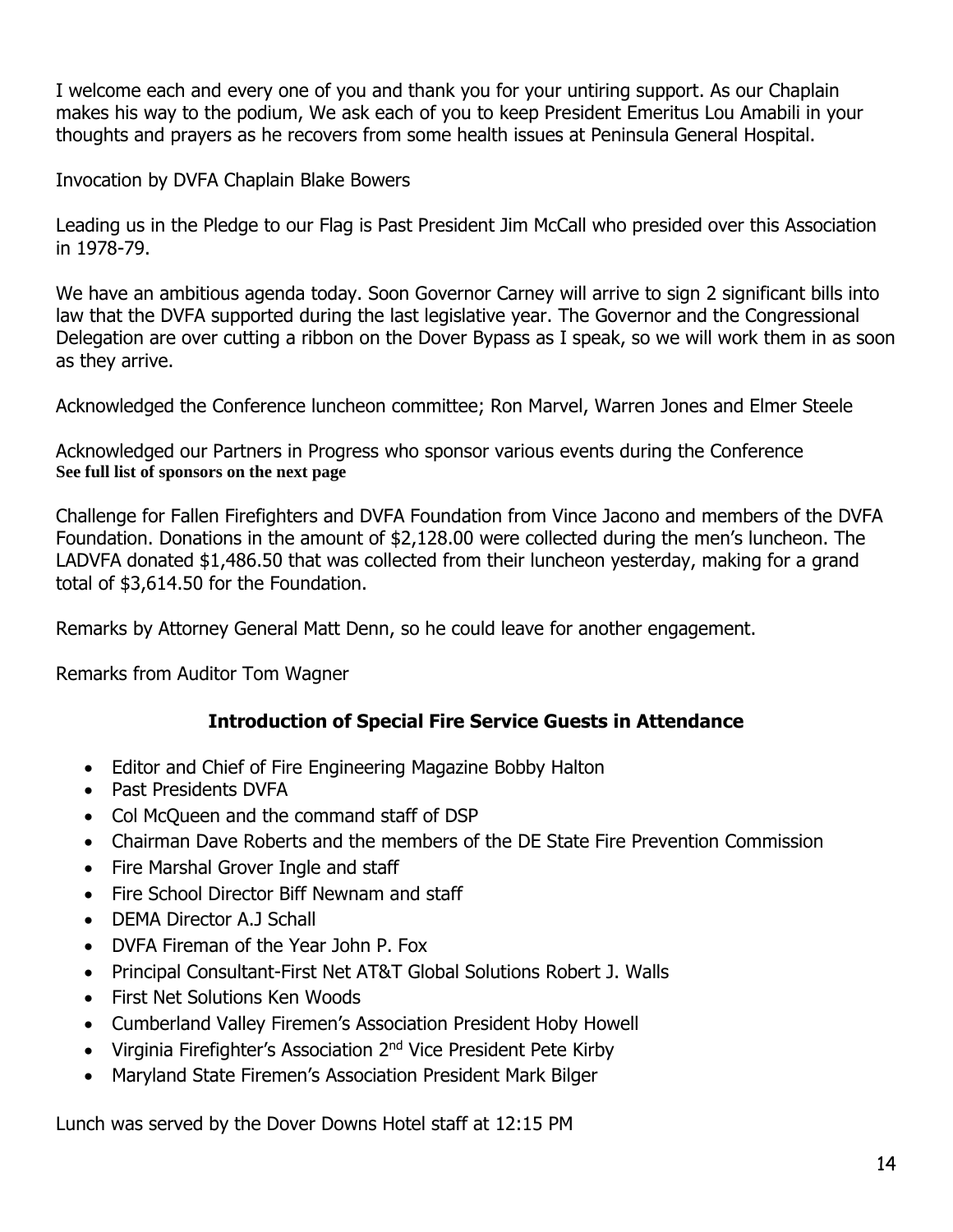President Walius made a few comments and remarks, while welcoming everyone to the luncheon.

Introduction of Delaware Elected and Appointed Officials by Executive Manager Warren Jones

# **Introduction of Special Guest for Remarks and Presentations**

- Introduction of Head Table
- Remarks from Governor John Carney. He declared the week of October 8 to 14, 2017 as Fire Prevention week. The Governor presented Ted with his paperwork for his term as a member of the Fire Prevention Commission. Signed SB 35 and HB 265 into law
- Remarks from Lt. Governor Bethany Hall-Long. The Governor and Lt. Governor presented a tribute to Donald Pearson in memory of Lois.
- Remarks from Senator Tom Carper. Presented a resolution to Donald Pearson in memory of Lois.
- Remarks from Senator Chris Coons. Presented an American flag to Donald Pearson in memory of Lois. Presented an American flag to President Walius for his year of dedicated service.
- Remarks from Congresswoman Lisa Blunt-Rochester
- Remarks from Insurance Commissioner Trinnad Navaro
- Remarks from President Mark Bilger, MD State Firemen's Association

Benediction by Chaplain Blake Bowers at 2:10 PM

# **DVFA Partners in Progress**

| President's Level    | M & T Bank<br>Delmarva Power<br>Motorola                                                                                                                 |
|----------------------|----------------------------------------------------------------------------------------------------------------------------------------------------------|
| Deputy Chief's Level | <b>Atlantic Emergency Solutions</b><br><b>PNC Bank</b><br><b>Provident Insurance</b><br>Delaware Electric Co-Op                                          |
| Captain's Level      | Kent County Levy Court<br><b>DVFA Mutual Relief</b><br>Delaware City Refining<br>Delaware OEMS<br>Dover Federal Credit Union<br>Harvey, Hanna Associates |
| Lieutenant's Level   | <b>Magnum Electronics</b>                                                                                                                                |

Firefighter's Level Graves Uniforms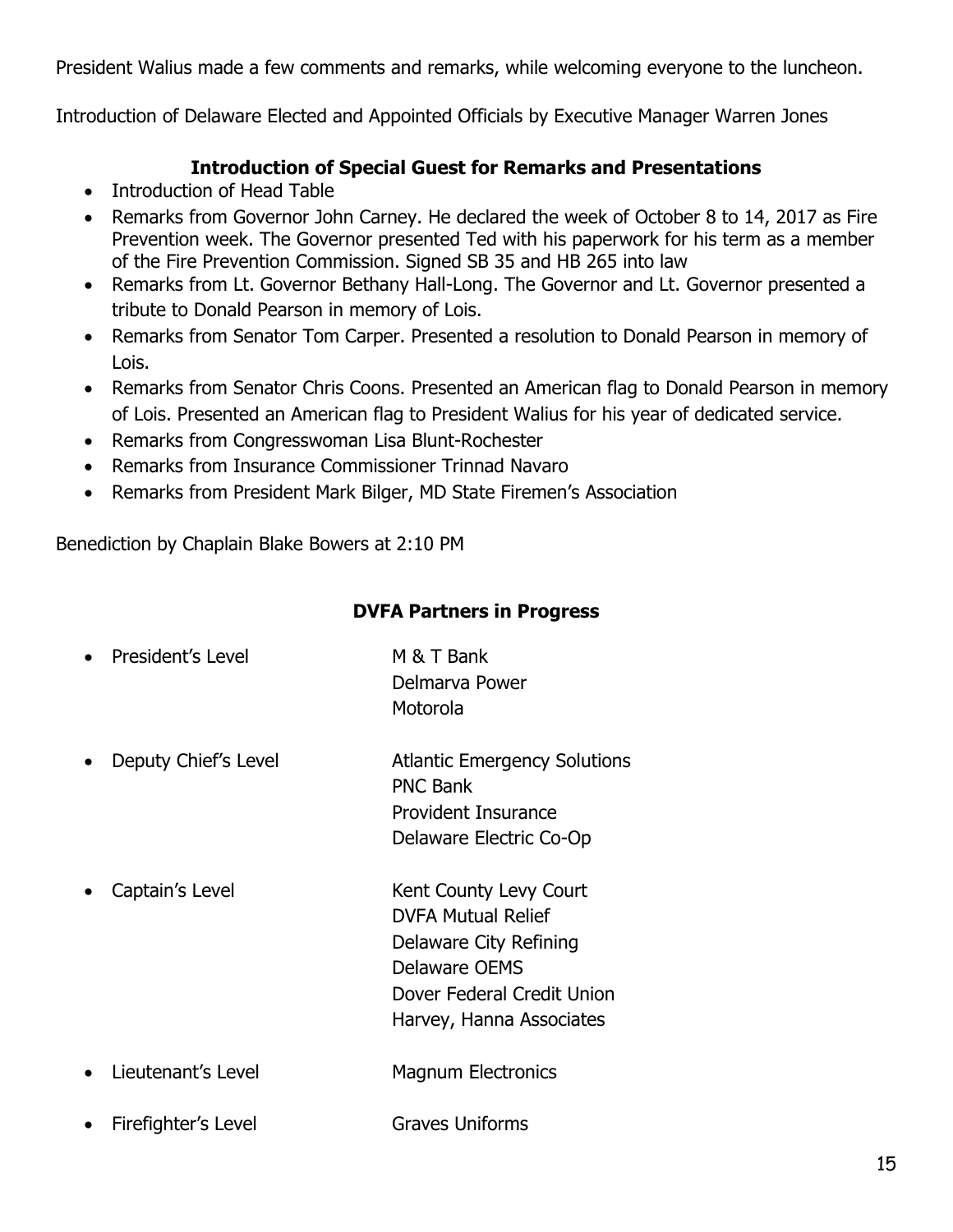Wilmington University WDEL/WSTW Radio Ferries Funeral Home Spicer Mullekin Funeral Home Doherty Funeral Home I.G. Burton Ferris Home Improvements Gunnip & Company Waste Management Marling's Inc. Bethany Travel Freedom Dental Peninsula Dental West Dover Dental Bear Glasgow Dental Ameriprize Financial Grotto's Pizza Mid Coast Community Bank Diver's Chevrolet

## **DVFA/LADVFA Joint Installation**

Friday, September 15, 2017 5:00 PM in Ball Room C of the Rollins Center

M/C for the installation was Mike Rush

Stair guards were posted

Please turn off or mute all cell phones and pagers.

The following Chaplains, Officers and Escorts were introduced:

DVFA Chaplain - Blake Bowers LADVFA Chaplain - Nancy Hooper DVFA Installing Officer - Chief Richard J. Perillo LADVFA Installing Officer - LADVFA Past President Ann Marie Kristopolski LADVFA Installing Marshall - Joanne Catilino DVFA President - Ted Walius escorted by his daughter, Rachel LADVFA President - DVFA President elect - Richard T. Perillo escorted by his son, Richard LADVFA President elect - Lynn Warner escorted by her husband, Harry DVFA First Vice-President elect - Willard R. Betts escorted by his wife, Louise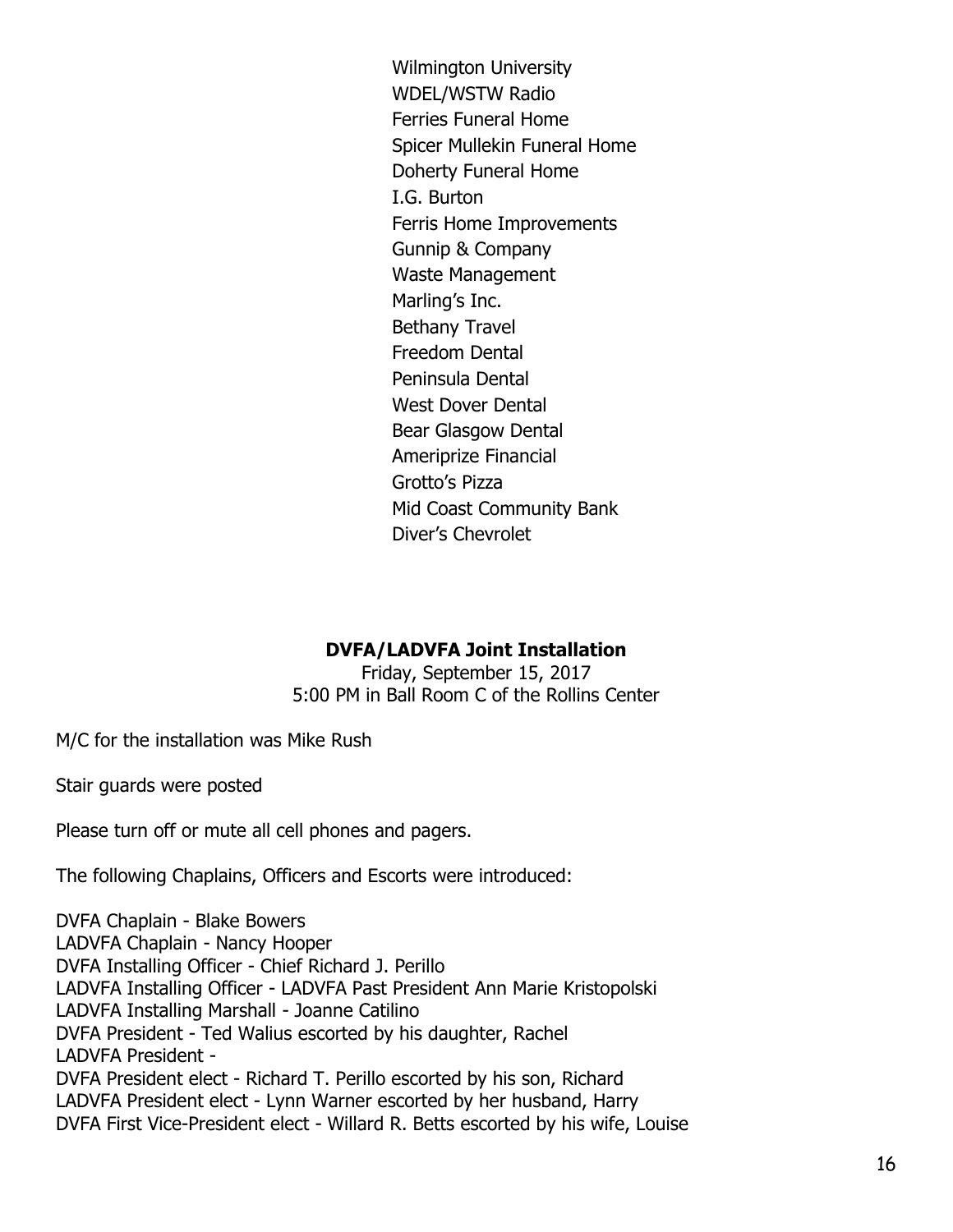LADVFA First Vice-President elect - Penny Gentry escorted by her husband, Dennis DVFA Second Vice-President elect - Jay Jones escorted by Kelcie Mahr LADVFA Second Vice-President elect - Karen Workman escorted by LADVFA Past President Eleanor Raye Warrington DVFA Secretary elect - Elmer B. Steele escorted by his wife, Sandy LADVFA Secretary elect - Karen Barlow escorted by her husband, Ed LADVFA Assistant Secretary elect - Jackie Guzzo escorted by her husband, Anthony DVFA Treasurer elect - George Pyott escorted by his wife, Mary LADVFA Treasurer elect - Kim Figgs escorted by her mother, Joyce LADVFA Assistant Treasurer elect - Ginni Tice escorted by David Hamrick DVFA 3 Year Director elect - from Sussex County - Ron O'Neal escorted by his wife, Lisa Past President/Director - Joseph Zeroles escorted by his wife, Debbie

MC Rush thanked Warren Jones for acknowledging the loss of Virginia Yearger this year at the Opening Ceremony and thanked Mrs. Grover Ingle for stepping up and helping him with the installation.

M/C Rush requested Vice President Warner and President Walius to reconvene their respective meetings

Stair guards may be seated with their companies

Invocation given by DVFA Chaplain Blake Bowers Pledge to flag led by Chief Thomas Finnacchario LADVFA 1<sup>st</sup> Vice President Lynn Warner gave her final remarks and thanks on behalf of Lois DVFA President Ted Walius gave his final remarks and thanks

LADVFA Past President, Ann Marie Kristopolski, assisted by Joanne Catilino installed the following LADVFA officers for the year 2017-2018:

President - Lynn Warner from Talleyville Ladies Auxiliary 1<sup>st</sup> Vice-President - Penny Gentry from Little Creek Auxiliary 2<sup>nd</sup> Vice-President - Karen Workman from Georgetown Auxiliary Secretary - Karen Barlow from Holloway Terrace Ladies Auxiliary Assistant Secretary - Jackie Guzzo from Hockessin Ladies Auxiliary Treasurer - Kim Figgs from Delmar Ladies Auxiliary Assistant Treasurer - Ginni Tice from Seaford Auxiliary

LADVFA officers were presented with their officers' pins. Past President's charm and necklace were presented to Lois's husband Donald

Chief Richard J. Perillo, Christiana Fire Co. installed the following DVFA officers for the year 2017- 2018:

President - Richard T. Perillo from Brandywine Hundred Fire Co. 1 st Vice-President - Willard R. Betts, Jr. from Frederica Fire Co. 2<sup>nd</sup> Vice President - Norman "Jay" Jones from Ellendale Fire Co. Secretary - Elmer B. Steele from Laurel Fire Co. Treasurer - George J. Pyott, Jr. from Cheswold Fire Co. 3 Year Director from Sussex County - Ron O'Neal from Millsboro Fire Co.